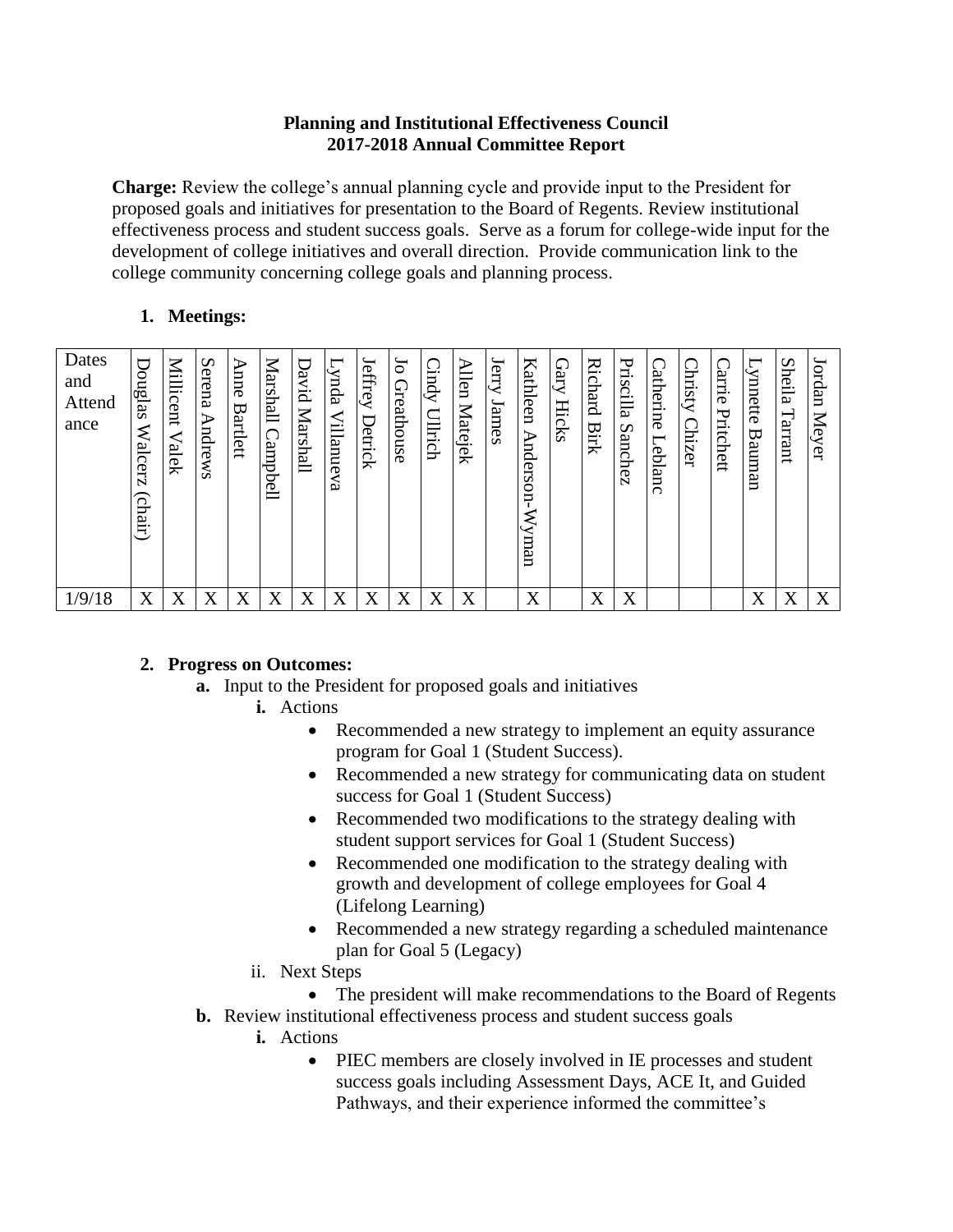discussions; however, PIEC as a committee did not formally review the IE process/student success goals this year.

- **ii.** Next Steps
	- Continue monitoring the implementation of IE processes.
- **c.** Forum for college-wide input
	- **i.** Actions
		- Conducted a multi-part Institutional Capacity Framework program following the model provided by Achieving the Dream.
		- The Institutional Capacity Assessment Tool, which is a 77question survey, was completed by 168 people including 20 administrators, 51 full-time faculty, 22 adjunct faculty, 68 staff, and 7 in other roles.
		- The World Café discussion sessions were attended by over 120 faculty, staff and administrators and hosted by our ATD data coaches.
		- Received consultations from our ATD data coaches, who met with a variety of campus groups.
		- Results of the process were discussed at the PIEC workshop and used to inform recommendations to the president.
	- **ii.** Next Steps
- Repeat the collection of college and community input next year.
- **d.** Communication link to the college community
	- **i.** Actions
		- The committee did not issue a report to the college community; however, PIEC members represent all areas of the college and communicate relevant actions to their areas. Also, Dr. Valek communicates the outcome of this work during convocation and at other college events.
	- **ii.** Next Steps
		- Establish a method for communicating the results of the committee's work to the college community.

## **3. Recommendations for the coming year**

- a. No changes are recommended to the Committee Charge.
- b. Recommended committee membership:

Chair: Douglas Walcerz, Dean of PIER Millicent Valek, President Serena Andrews, Vice President, College Advancement (ex officio) Anne Bartlett, Vice President, Industry & Community Resources Marshall Campbell, Vice President, Human Resources David Marshall, Vice President, Financial Services & CFO Lynda Villanueva, Vice President, Academic & Student Affairs Jeff Detrick, Dean of Instruction Jo Greathouse, Dean of Student Services Cindy Ullrich, Director of Institutional Research Carrie Pritchett (faculty)